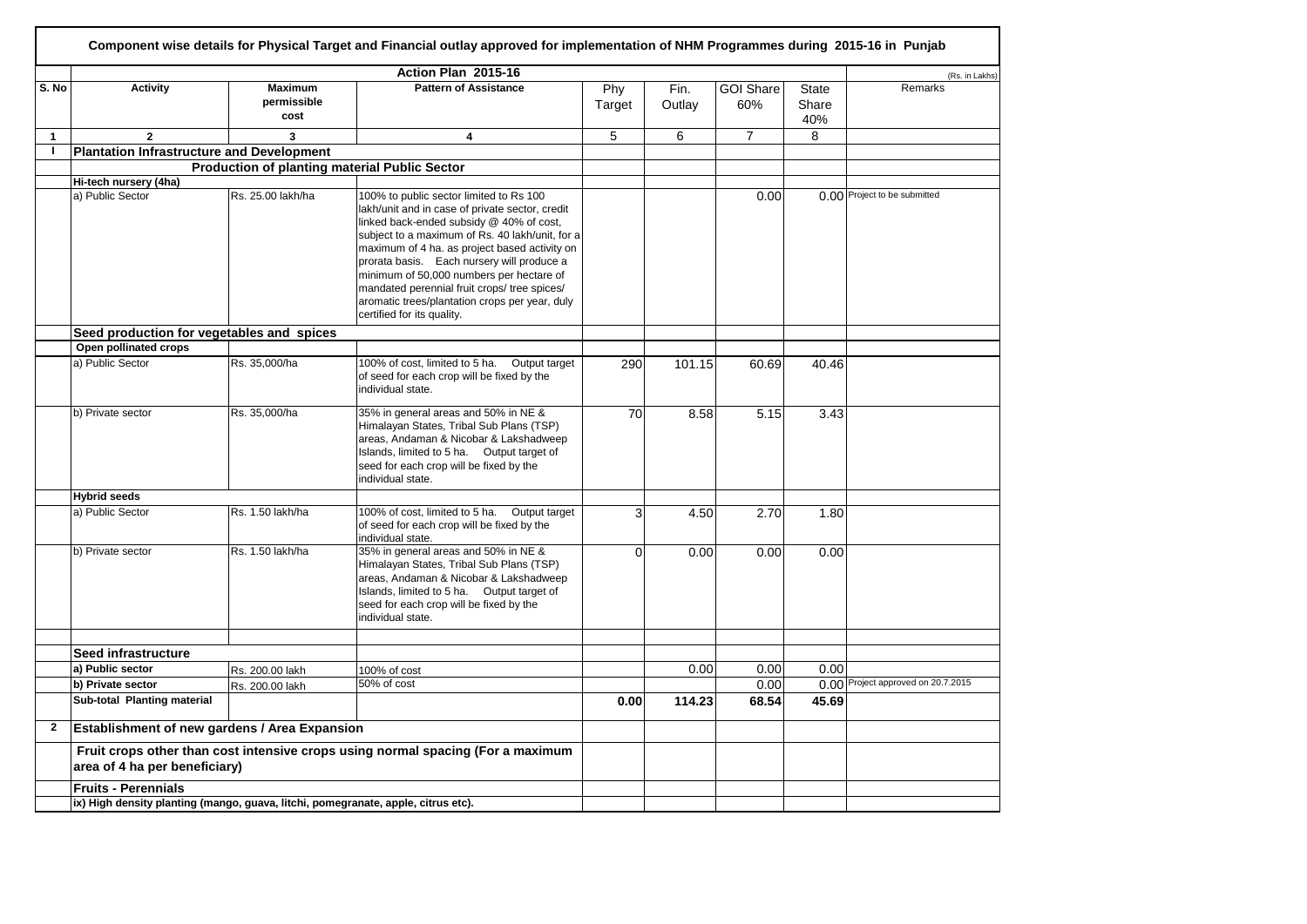|                | a) Integrated package with drip<br>irrigation                        | Rs. 1.50 lakh /ha                                    | Maximum of Rs. 0.60 lakh per ha. (40% of<br>cost) for meeting the expenditure on planting<br>material, cost of drip system, INM/IPM, canopy<br>management etc., in 3 installments of<br>60:20:20 subject to survival rate of 75% in 2nd<br>year and 90% in 3 <sup>rd</sup> year).                                                                                                                  |       | 0.00   | 0.00   | 0.00   |  |
|----------------|----------------------------------------------------------------------|------------------------------------------------------|----------------------------------------------------------------------------------------------------------------------------------------------------------------------------------------------------------------------------------------------------------------------------------------------------------------------------------------------------------------------------------------------------|-------|--------|--------|--------|--|
|                | b) Without Integration.                                              | Rs. 1.00 lakh/ha.                                    | Maximum of Rs. 0.40 lakh/ha (40% of the<br>cost) for meeting the expenditure on planting<br>material and cost of INM/IPM in<br>installments (60:20:20).<br>For (a) and (b) above, in the case of TSP<br>areas, Andaman & Nicobar and Lakshadweep<br>Islands, assistance will be @ 50% of cost in 3<br>installments of 60:20:20 subject to survival<br>rate of 75% in 2nd year and 90% in 3rd year) | 25    | 6.00   | 3.60   | 2.40   |  |
|                | <b>Sub Total</b>                                                     |                                                      |                                                                                                                                                                                                                                                                                                                                                                                                    | 25    | 6.00   | 3.60   | 2.40   |  |
|                | Maintenance without Integration                                      |                                                      |                                                                                                                                                                                                                                                                                                                                                                                                    |       |        |        |        |  |
|                | 1st Year                                                             |                                                      |                                                                                                                                                                                                                                                                                                                                                                                                    | 7.80  | 0.62   | 0.37   | 0.25   |  |
|                | 2nd Year                                                             |                                                      |                                                                                                                                                                                                                                                                                                                                                                                                    | 8.25  | 0.66   | 0.40   | 0.26   |  |
|                | <b>Sub Total Maintenance</b>                                         |                                                      |                                                                                                                                                                                                                                                                                                                                                                                                    | 16    | 1.28   | 0.77   | 0.51   |  |
|                | (b) Fruit crops other than cost intensive crops using normal spacing |                                                      |                                                                                                                                                                                                                                                                                                                                                                                                    |       |        |        |        |  |
|                | a) Integrated package with drip Rs. 1.00 lakh/ha<br>irrigation       |                                                      | Maximum of Rs. 0.40 lakh/ ha. (40% of cost)<br>for meeting the expenditure on planting<br>material, cost of drip system, INM/IPM, canopy<br>management etc in 3 installments of 60:20:20<br>subject to survival rate of 75% in 2nd year &<br>90% in 3rd year for perennial crops and for<br>non perennial crops in 2 installments of 75:25.                                                        |       | 0.00   | 0.00   | 0.00   |  |
|                | b) Without Integration                                               | Rs. 60,000/ha                                        | Maximum of Rs. 0.30 lakh/ha (50 % of cost)<br>for meeting the expenditure on planting<br>material and cost of INM/IPM in 3 installments<br>of 60:20:20.                                                                                                                                                                                                                                            | 1665  | 299.70 | 179.82 | 119.88 |  |
|                | <b>Sub Total</b>                                                     |                                                      |                                                                                                                                                                                                                                                                                                                                                                                                    | 1665  | 299.70 | 179.82 | 119.88 |  |
|                | Maintenance without Integration                                      |                                                      |                                                                                                                                                                                                                                                                                                                                                                                                    |       |        |        |        |  |
|                | 1st Year                                                             |                                                      |                                                                                                                                                                                                                                                                                                                                                                                                    | 367.5 | 22.05  | 13.23  | 8.82   |  |
|                | 2nd Year                                                             |                                                      |                                                                                                                                                                                                                                                                                                                                                                                                    | 1061  | 55.21  | 33.13  | 22.08  |  |
|                | <b>Sub Total Maintenance</b>                                         |                                                      |                                                                                                                                                                                                                                                                                                                                                                                                    | 1429  | 77.26  | 46.36  | 30.90  |  |
|                |                                                                      | Vegetable (For maximum area of 2 ha per beneficiary) |                                                                                                                                                                                                                                                                                                                                                                                                    |       |        |        |        |  |
|                | Hybrid                                                               | Rs.50,000/ha                                         | 40% of cost in general areas                                                                                                                                                                                                                                                                                                                                                                       | 1000  | 200.00 | 120.00 | 80.00  |  |
|                | Sub-total                                                            |                                                      |                                                                                                                                                                                                                                                                                                                                                                                                    | 1000  | 200.00 | 120.00 | 80.00  |  |
| 3              | Flowers (For a maximum of 2 ha per beneficiary)                      |                                                      |                                                                                                                                                                                                                                                                                                                                                                                                    |       |        |        |        |  |
|                | <b>Bulbulous flowers</b>                                             |                                                      |                                                                                                                                                                                                                                                                                                                                                                                                    |       |        |        |        |  |
|                | Small & Marginal Farmers                                             | Rs. 1.50 lakh/ha                                     | 40 % of the cost                                                                                                                                                                                                                                                                                                                                                                                   |       | 0.00   | 0.00   | 0.00   |  |
|                | Other farmers                                                        | do                                                   | 25% of cost                                                                                                                                                                                                                                                                                                                                                                                        |       | 0.00   | 0.00   | 0.00   |  |
|                | <b>Loose Flowers</b>                                                 |                                                      |                                                                                                                                                                                                                                                                                                                                                                                                    |       |        |        |        |  |
|                | Small & Marginal Farmers                                             | Rs. 40,000/ha                                        | 40% of cost                                                                                                                                                                                                                                                                                                                                                                                        |       | 0.00   | 0.00   | 0.00   |  |
|                | Other farmers                                                        | do                                                   | 25% of cost                                                                                                                                                                                                                                                                                                                                                                                        | 10.0  | 1.00   | 0.60   | 0.40   |  |
|                | Sub-total flowers                                                    |                                                      |                                                                                                                                                                                                                                                                                                                                                                                                    | 10.0  | 1.00   | 0.60   | 0.40   |  |
| $\overline{4}$ | Spices (For a maximum area of 4 ha per beneficiary)                  |                                                      |                                                                                                                                                                                                                                                                                                                                                                                                    |       |        |        |        |  |
|                |                                                                      |                                                      |                                                                                                                                                                                                                                                                                                                                                                                                    |       |        |        |        |  |
|                | Seed spice and Rhizomatic<br>spices                                  | Rs.30,000/ha                                         | Maximum of Rs. 12,000/- per ha. (40% of<br>cost) for meeting the expenditure on planting<br>material and cost of material for INM/IPM etc).                                                                                                                                                                                                                                                        |       | 0.00   | 0.00   | 0.00   |  |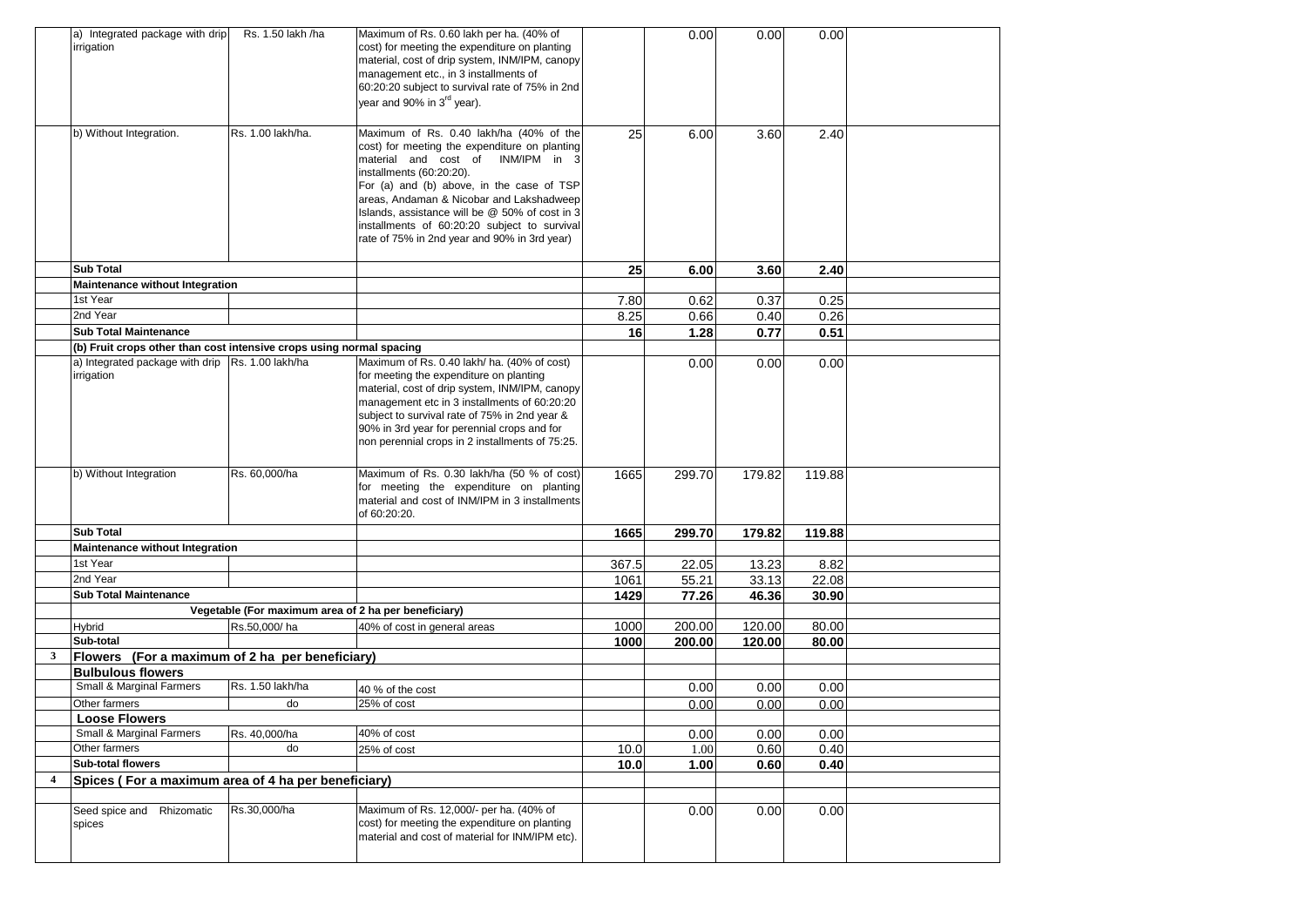|   | <b>Perennial spices</b><br>(black pepper)                                              | Rs. 50,000/ha                    | Maximum of Rs. 20,000/- per ha (@40% of<br>cost) for meeting the expenditure on planting<br>material and cost of material for INM/IPM etc.<br>For (i) and (ii) above, in the case of TSP<br>areas, Andaman and Lakshadweep Islands,<br>assistance will be @ 50% of cost.                         | $\Omega$ | 0.00   | 0.00   | 0.00   |                                                         |
|---|----------------------------------------------------------------------------------------|----------------------------------|--------------------------------------------------------------------------------------------------------------------------------------------------------------------------------------------------------------------------------------------------------------------------------------------------|----------|--------|--------|--------|---------------------------------------------------------|
|   | <b>Sub-total spices</b>                                                                |                                  |                                                                                                                                                                                                                                                                                                  | $\bf{0}$ | 0.00   | 0.00   | 0.00   |                                                         |
|   | Aromatic Plants (For a maximum area of 4 ha per beneficiary)                           |                                  |                                                                                                                                                                                                                                                                                                  |          |        |        |        |                                                         |
|   | (a) Cost intensive aromatic plant Rs. 1,00,000/ha                                      |                                  | 40% of cost, subject to a maximum of<br>Rs.40,000/- per ha, for meeting the<br>expenditure on planting material and cost of<br>material for INM/IPM etc.                                                                                                                                         |          | 0.00   | 0.00   | 0.00   |                                                         |
|   | (b) Other aromatic plants                                                              | Rs. 40,000/ha                    | 40% of cost, subject to a maximum of<br>Rs.16,000/- per ha, for meeting the<br>expenditure on planting material and cost of<br>material for INM/IPM etc.<br>For (i) and (ii) above, in the case of TSP<br>areas, Andaman & Nicobar and Lakshadweep<br>Islands, assistance will be @ 50% of cost. |          | 0.00   | 0.00   | 0.00   |                                                         |
|   | <b>Sub-total aromatics</b>                                                             |                                  |                                                                                                                                                                                                                                                                                                  | 0.0      | 0.00   | 0.00   | 0.00   |                                                         |
|   | <b>Grand Total Area Expansion</b>                                                      |                                  |                                                                                                                                                                                                                                                                                                  | 2700.00  | 506.70 | 304.02 | 202.68 |                                                         |
|   | <b>Grand Total Maintenance</b>                                                         |                                  |                                                                                                                                                                                                                                                                                                  | 1444.55  | 78.54  | 47.13  | 31.42  |                                                         |
|   | <b>Mushrooms</b>                                                                       |                                  |                                                                                                                                                                                                                                                                                                  |          |        |        |        |                                                         |
|   | <b>Production unit</b>                                                                 |                                  |                                                                                                                                                                                                                                                                                                  |          |        |        |        |                                                         |
|   | <b>Public Sector</b>                                                                   | Rs. 20.00 lakh/ unit             | 100% of the cost.                                                                                                                                                                                                                                                                                | 0.0      | 0.00   | 0.00   | 0.00   |                                                         |
|   | <b>Private Sector</b>                                                                  | Rs. 20.00 lakh/ unit             | 40% of cost for private sector, for meeting the<br>expenditure on infrastructure, as credit linked<br>back ended subsidy.                                                                                                                                                                        | 2.0      | 16.00  | 9.60   |        | 6.40 Minutes of SLEC meeting to be<br>submitted         |
|   | Spawn making unit                                                                      |                                  |                                                                                                                                                                                                                                                                                                  |          |        |        |        |                                                         |
|   | <b>Public Sector</b>                                                                   | Rs. 15 lakh/ unit                | 100% of the cost.                                                                                                                                                                                                                                                                                |          | 0.00   | 0.00   | 0.00   |                                                         |
|   | <b>Private Sector</b>                                                                  | Rs. 15 lakh/ unit                | 40% of cost for private sector, for meeting the<br>expenditure on infrastructure, as credit linked<br>back ended subsidy.                                                                                                                                                                        | 1.0      | 6.00   | 3.60   |        | 2.40 Minutes of SLEC meeting to be<br>submitted         |
|   | <b>Compost making unit</b>                                                             |                                  |                                                                                                                                                                                                                                                                                                  |          |        |        |        |                                                         |
|   | <b>Public Sector</b>                                                                   | Rs. 20.00 lakh/ unit             | 100% of the cost.                                                                                                                                                                                                                                                                                |          | 0.00   | 0.00   | 0.00   |                                                         |
|   | <b>Private Sector</b>                                                                  | Rs. 20.00 lakh/ unit             | 40% of cost for private sector, for meeting the<br>expenditure on infrastructure, as credit linked<br>back ended subsidy.                                                                                                                                                                        | 4.0      | 32.00  | 19.20  |        | 12.80 Minutes of SLEC meeting to be<br>submitted        |
|   | Sub-total mushrooms                                                                    |                                  |                                                                                                                                                                                                                                                                                                  | 7.00     | 54.00  | 32.40  | 21.60  |                                                         |
| 5 | Rejuvenation/replacement of<br>senile plantation including<br>Canopy management. Mango | Rs. 40,000/ha                    | 50% of the total cost subject to a maximum of<br>Rs. 20,000/ha limited to two ha per<br>beneficiary.                                                                                                                                                                                             | 1000     | 200.00 | 120.00 |        | 80.00 To be implemented as per guidelines<br>circulated |
|   | Sub-total                                                                              |                                  |                                                                                                                                                                                                                                                                                                  | 1000     | 200.00 | 120.00 | 80.00  |                                                         |
|   | <b>Creation of Water resources</b>                                                     |                                  |                                                                                                                                                                                                                                                                                                  |          |        |        |        |                                                         |
|   | <b>Community tanks</b>                                                                 |                                  |                                                                                                                                                                                                                                                                                                  |          |        |        |        |                                                         |
|   |                                                                                        |                                  | i) Community tanks/on farm ponds/on farm water reservoirs with use of plastic/RCC                                                                                                                                                                                                                |          |        |        |        |                                                         |
|   | lining - (10 ha. of command area, with pond size of 100m x 100m x 3m) -                |                                  |                                                                                                                                                                                                                                                                                                  |          |        |        |        |                                                         |
|   | lining                                                                                 |                                  | Community tanks/on farm ponds/on farm water reservoirs with use of plastic/RCC                                                                                                                                                                                                                   |          |        |        |        |                                                         |
|   | Plain areas                                                                            | Rs. 20.00 lakh in plain<br>areas | 100% of cost for 10 ha command                                                                                                                                                                                                                                                                   | 26       | 100.0  | 60.00  | 40.00  |                                                         |
|   | Hilly areas.                                                                           | areas.                           | Rs. 25 lakh/ unit for Hilly 100% of cost for 10 ha command                                                                                                                                                                                                                                       |          | 0.00   | 0.00   | 0.00   |                                                         |
|   |                                                                                        |                                  | ii) Water harvesting system for individuals- for storage of water in 20mx20mx3m                                                                                                                                                                                                                  |          |        |        |        |                                                         |
|   | Plain areas                                                                            | areas and                        | Rs. 1.50 lakh/unit in plain 50% of cost. Maintenance to be ensured by<br>the beneficiary.                                                                                                                                                                                                        | 2        | 1.50   | 0.90   | 0.60   |                                                         |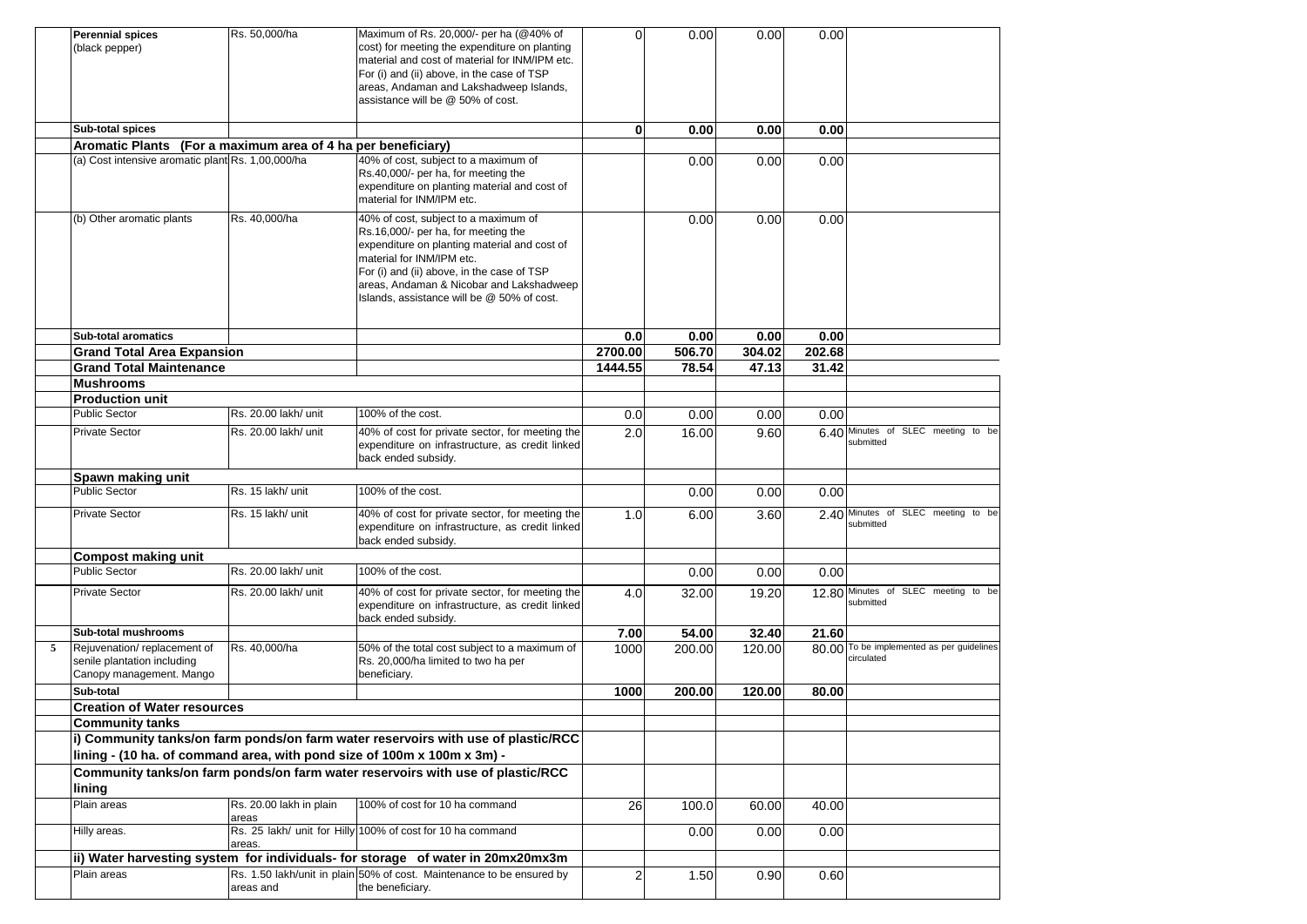|                | Hilly areas.                                                                                                 |                                                 | Rs. 1.80 lakh/unit in hilly 50% of cost. Maintenance to be ensured by                                                                                                                                                                                                       |             | 0.00    | 0.00    | 0.00    |                                                                                                                                           |
|----------------|--------------------------------------------------------------------------------------------------------------|-------------------------------------------------|-----------------------------------------------------------------------------------------------------------------------------------------------------------------------------------------------------------------------------------------------------------------------------|-------------|---------|---------|---------|-------------------------------------------------------------------------------------------------------------------------------------------|
|                |                                                                                                              | areas                                           | the beneficiary.                                                                                                                                                                                                                                                            |             |         |         |         |                                                                                                                                           |
|                | Sub-total                                                                                                    |                                                 |                                                                                                                                                                                                                                                                             | 28          | 101.50  | 60.90   | 40.60   |                                                                                                                                           |
| 5              |                                                                                                              | <b>Protected cultivation</b>                    |                                                                                                                                                                                                                                                                             |             |         |         |         |                                                                                                                                           |
|                | a) Green House structure                                                                                     |                                                 |                                                                                                                                                                                                                                                                             |             |         |         |         |                                                                                                                                           |
|                | Fan & Pad system                                                                                             | Sq. m upto 4000 Sq.m)                           | Rs. 1400/Sq. m (>2080 50% of cost for a maximum area of 4000 sq.<br>m per beneficiary.                                                                                                                                                                                      | 3.60        | 248.68  | 149.21  |         | 99.47 Minutes of SLEC meeting to be<br>submitted along with details of<br>beneficiareis, locaiton, etc to facilitate<br>release of funds. |
|                | (b) Naturally ventilated system                                                                              |                                                 |                                                                                                                                                                                                                                                                             |             |         |         |         |                                                                                                                                           |
|                | (i) Tubular structur                                                                                         | Rs.1060/Sq.m                                    | 50% of the cost limited to 4000 Sq.m per<br>beneficiary.                                                                                                                                                                                                                    | 3.70        | 196.10  | 117.66  | 78.44   |                                                                                                                                           |
|                | (i) Tubular structur                                                                                         | Rs. 935/Sq.m (>500 Sq.<br>m up to 1008 Sq. m)   | 50% of the cost limited to 4000 Sq.m per<br>beneficiary.                                                                                                                                                                                                                    | 15.00       | 701.25  | 420.75  | 280.50  |                                                                                                                                           |
|                | (i) Tubular structur                                                                                         | Rs. 890/Sq. m (>1008)<br>Sq.m up to 2080 Sq. m) | 50% of the cost limited to 4000 Sq.m per<br>beneficiary.                                                                                                                                                                                                                    | 6.00        | 267.00  | 160.20  | 106.80  |                                                                                                                                           |
|                | (i) Tubular structur                                                                                         | Rs. 844/Sq. m (>2080<br>Sq. m up to 4000 Sq. m) | 50% of the cost limited to 4000 Sq.m per<br>beneficiary.                                                                                                                                                                                                                    | 15.00       | 633.00  | 379.80  | 253.20  |                                                                                                                                           |
|                | c) Plastic Mulching                                                                                          |                                                 |                                                                                                                                                                                                                                                                             |             |         |         |         |                                                                                                                                           |
|                | <b>Plastic Mulching</b>                                                                                      | Rs. 32,000/ha                                   | 50% of the total cost limited to 2 ha per<br>beneficiary.                                                                                                                                                                                                                   | 60          | 9.60    | 5.76    | 3.84    |                                                                                                                                           |
|                | <b>Plastic Mulching</b>                                                                                      | Rs. 36,800/ha for hilly<br>areas                | 50% of the total cost limited to 2 ha per<br>beneficiary.                                                                                                                                                                                                                   | $\mathbf 0$ | 0.00    | 0.00    | 0.00    |                                                                                                                                           |
|                | d) Shade Net House                                                                                           |                                                 |                                                                                                                                                                                                                                                                             |             |         |         |         |                                                                                                                                           |
|                | i) Tubular structure                                                                                         | Rs. 710/Sq.m                                    | 50% of cost limited to 4000 Sq.m per<br>beneficiary.                                                                                                                                                                                                                        | 2.00        | 71.00   | 42.60   | 28.40   |                                                                                                                                           |
|                | <b>Plastic Tunnels</b>                                                                                       | Rs. 60/Sq.m                                     | 50% of cost limited 1000 sq. m per<br>beneficiary.                                                                                                                                                                                                                          | 20.0        | 60.00   | 36.00   | 24.00   |                                                                                                                                           |
|                | f) Cost of planting material &<br>cultivation of high value<br>vegetables grown in poly<br>house             | Rs.140/Sq. m                                    | 50% of cost limited to 4000 Sq.m per<br>beneficiary.                                                                                                                                                                                                                        | 22          | 154.00  | 92.40   | 61.60   |                                                                                                                                           |
|                | g) Cost of planting material &<br>cultivation of Orchid &<br>Anthurium under poly<br>house/shade net house.  | Rs. 700/Sq.m                                    | 50% of cost limited to 4000 Sq. m per<br>beneficiary.                                                                                                                                                                                                                       |             | 0.00    | 0.00    | 0.00    |                                                                                                                                           |
|                | h) Cost of planting material &<br>cultivation of Carnation &<br>Gerbera under poly<br>house/shade net house. | Rs. 610/Sq.m                                    | 50% of cost limited to 4000 Sq. m per<br>beneficiary.                                                                                                                                                                                                                       | 25          | 762.50  | 457.50  | 305.00  |                                                                                                                                           |
|                | i) Cost of planting material &<br>cultivation of Rose and lilum<br>under poly house/shade net<br>house       | Rs. 426/Sq.m                                    | 50% of cost limited to 4000 Sq. m per<br>beneficiary.                                                                                                                                                                                                                       |             | 21.30   | 12.78   | 8.52    |                                                                                                                                           |
|                | Sub-total protected cultivation                                                                              |                                                 |                                                                                                                                                                                                                                                                             | 125.30      | 3124.43 | 1874.66 | 1249.77 |                                                                                                                                           |
| 6              |                                                                                                              |                                                 | Promotion of Integrated Nutrient Management(INM)/ Integrated Pest Management                                                                                                                                                                                                |             |         |         |         |                                                                                                                                           |
|                | Promotion of IPM                                                                                             | Rs. 4000/ha                                     | 30% of cost subject to a maximum of Rs<br>1200/ha limited to 4.00 ha/ beneficiary.                                                                                                                                                                                          | 1000        | 12.00   | 7.20    | 4.80    |                                                                                                                                           |
|                | Sub-total INM / IPM                                                                                          |                                                 |                                                                                                                                                                                                                                                                             | 1000        | 12.00   | 7.20    | 4.80    |                                                                                                                                           |
| $\overline{7}$ | <b>Adoption Organic Farming</b>                                                                              |                                                 |                                                                                                                                                                                                                                                                             |             |         |         |         |                                                                                                                                           |
|                | (i) Adoption of Organic Farming. Rs. 20,000/ha<br>1st Year (ha)                                              |                                                 | 50% of cost limited to Rs.10000/ha for a<br>maximum area of 4 ha. per beneficiary,<br>spread over a period of 3 years involving an<br>assistance of Rs.4000/- in first year and<br>Rs.3000/- each in second & third year. The<br>programme to be linked with certification. | 1000        | 40.00   | 24.00   |         | 16.00 Minutes of SLEC meeting to be<br>submitted                                                                                          |
|                | iii) Vermi compost Units /organic input production unit                                                      |                                                 |                                                                                                                                                                                                                                                                             |             |         |         |         |                                                                                                                                           |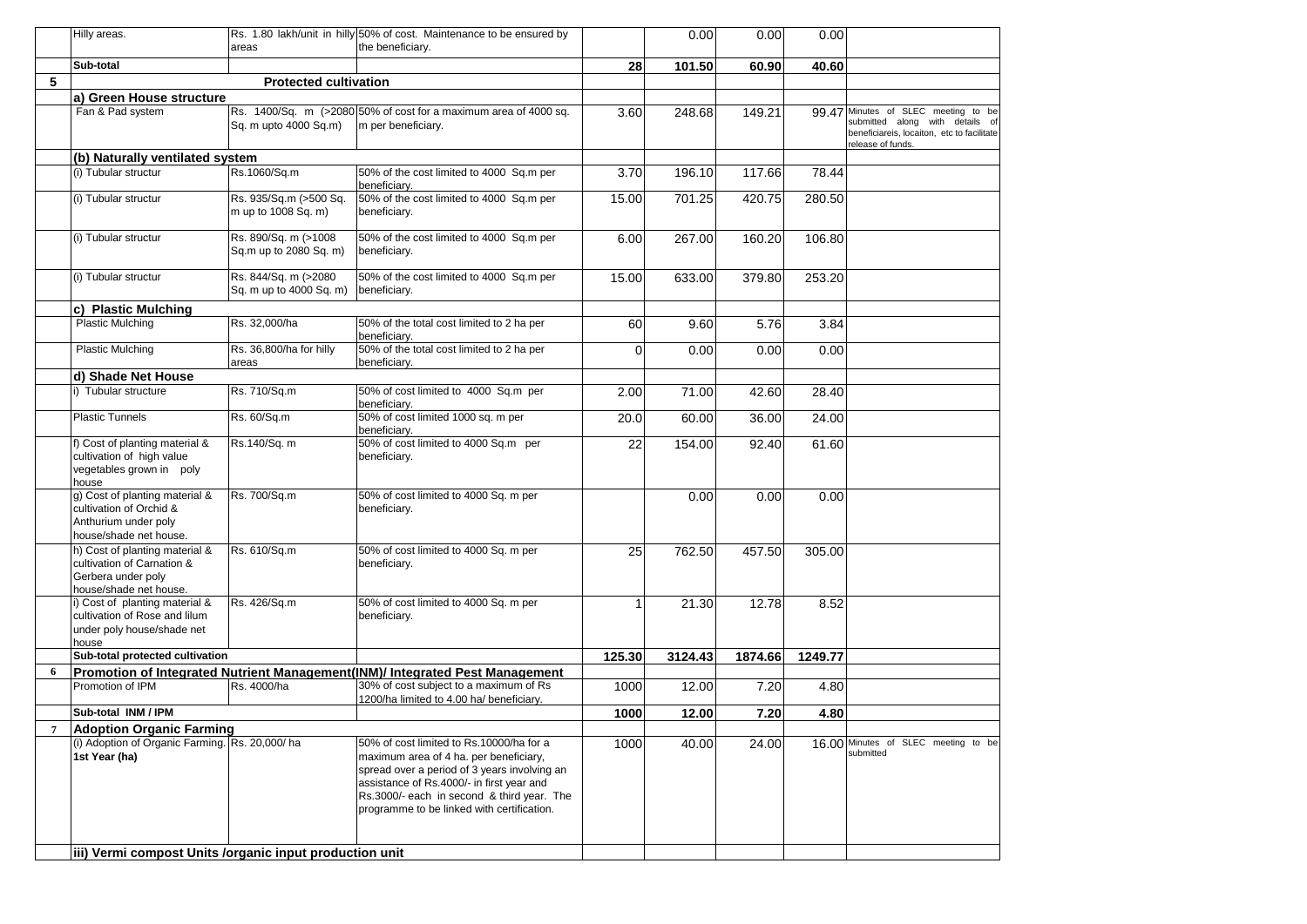|   | i) Vermi compost Units                                                                            | Rs.1,00,000/ unit for<br>permanent structure and<br>Vermibed. | 50% of cost conforming to the size of the unit<br>of 30'x8'x2.5' dimension of permanent<br>Rs. 16,000/unit for HDPE structure to be administered on pro-rata basis.<br>50% of cost conforming to the size of 96 cft<br>(12'x4'x2') and IS 15907:2010 to be<br>administered on pro-rata basis. | 10      | 5.00    | 3.00    |         | 2.00 Designs para meter of HDPE beds<br>will conformer to BIS standards (IS<br>15907:2010)                                               |
|---|---------------------------------------------------------------------------------------------------|---------------------------------------------------------------|-----------------------------------------------------------------------------------------------------------------------------------------------------------------------------------------------------------------------------------------------------------------------------------------------|---------|---------|---------|---------|------------------------------------------------------------------------------------------------------------------------------------------|
|   | ii) Vermibeds                                                                                     | do                                                            | do                                                                                                                                                                                                                                                                                            | 150     | 12.00   | 7.20    | 4.80    |                                                                                                                                          |
|   | Sub-total                                                                                         |                                                               |                                                                                                                                                                                                                                                                                               | 1000.00 | 57.00   | 34.20   | 22.80   |                                                                                                                                          |
|   | <b>Certification for Good</b><br><b>Agricultural Practices (GAP),</b><br>Including infrastructure | Rs. 10,000/ha                                                 | 50% of the cost for maximum of<br>4ha/beneficiary.                                                                                                                                                                                                                                            | 300     | 15.00   | 9.00    |         | 6.00 Minutes of SLEC meeting to be<br>submitted                                                                                          |
|   | <b>Centre of Excellence for</b><br>Horticulture                                                   | Rs.1000.00 lakh/ centre                                       | 100% of cost to public sector. This can be<br>established through bi-lateral co-operation<br>also.                                                                                                                                                                                            | 6       | 925.00  | 555.00  | 370.00  |                                                                                                                                          |
| 8 | Pollination support through beekeeping                                                            |                                                               |                                                                                                                                                                                                                                                                                               |         |         |         |         |                                                                                                                                          |
|   | Production of nucleus stock<br>(Public sector)                                                    | Rs. 20.00 lakh                                                | 100% of the cost.                                                                                                                                                                                                                                                                             | 4       | 16.00   | 9.60    |         | 6.40 Minutes of SLEC meeting to be<br>submitted along with details of<br>beneficiareis, locaiton, etc to facilitate<br>release of funds. |
|   | Production of bee colonies by Rs. 10.00 lakh<br>bee breeder                                       |                                                               | 40% of cost for producing min. of 2000<br>colonies / year                                                                                                                                                                                                                                     |         | 0.00    | 0.00    | 0.00    |                                                                                                                                          |
|   | Honey bee colony                                                                                  | Rs.2000/colony of 8<br>frames                                 | 40% of cost limited to 50 colonies /<br>beneficiary.                                                                                                                                                                                                                                          | 25000   | 200.00  | 120.00  | 80.00   |                                                                                                                                          |
|   | Hives                                                                                             | Rs 2000/ per hive.                                            | 40% of cost limited to 50 colonies /<br>beneficiary.                                                                                                                                                                                                                                          | 25000   | 200.00  | 120.00  | 80.00   |                                                                                                                                          |
|   | Equipment including honey<br>extractor (4 frame), food grade<br>container (30 kg), net, etc.      | Rs. 20,000/set                                                | 40% of the cost limited to one set per<br>beneficiary.                                                                                                                                                                                                                                        | 25      | 2.00    | 1.20    | 0.80    |                                                                                                                                          |
|   | Sub-total                                                                                         |                                                               |                                                                                                                                                                                                                                                                                               | 25000   | 418.000 | 250.800 | 167.200 |                                                                                                                                          |
| 9 | <b>Horticulture Mechanization</b>                                                                 |                                                               |                                                                                                                                                                                                                                                                                               |         |         |         |         |                                                                                                                                          |
|   | i) Tractor (upto 20 PTO HP)                                                                       | 3.00 lakh/unit                                                | 25% of cost, subject to a maximum of Rs.<br>0.75 lakh/unit for general category farmers,<br>and in the case if SC, ST, Small & Marginal<br>famers, women farmers and beneficiaries in<br>NE states, 35% of cost, subject to a maximum<br>of Rs. 1.00 lakh per unit.                           | 15      | 11.25   | 6.75    | 4.50    |                                                                                                                                          |
|   | ii) Power Tiller                                                                                  |                                                               |                                                                                                                                                                                                                                                                                               |         |         |         |         |                                                                                                                                          |
|   | a) Power tiller (below 8 BHP)                                                                     | 1.00 lakh per unit                                            | Subject to a maximum of Rs.0.40 lakh/unit for<br>general category farmers, and in the case if<br>SC, ST, Small & Marginal farmers, women<br>farmers and beneficiaries in NE states,<br>subject of a maximum of Rs. 0.50 lakh/unit.                                                            | 100.0   | 40.00   | 24.00   | 16.00   |                                                                                                                                          |
|   | b) Power tiller (8 BHP & above)                                                                   | 1.50 lakh per unit                                            | Subject to a maximum of Rs.0.60 lakh/unit for<br>general category farmers, and in the case if<br>SC, ST, Small & Marginal farmers, women<br>farmers and beneficiaries in NE states,<br>subject of a maximum of Rs. 0.75 lakh/unit.                                                            | 50      | 30.00   | 18.00   | 12.00   |                                                                                                                                          |
|   | Tractor/Power tiller (below 20 BHP) driven equipments                                             |                                                               |                                                                                                                                                                                                                                                                                               |         |         |         |         |                                                                                                                                          |
|   | a) Land Development, tillage<br>and seed bed preparation<br>equipments                            | 0.30 lakh per unit                                            | Subject to a maximum of Rs.0.12 lakh/unit for<br>general category farmers, and in the case if<br>SC, ST, Small & Marginal farmers, women<br>farmers and beneficiaries in NE states,<br>subject of a maximum of Rs. 0.15 lakh/unit.                                                            |         | 0.00    | 0.00    | 0.00    |                                                                                                                                          |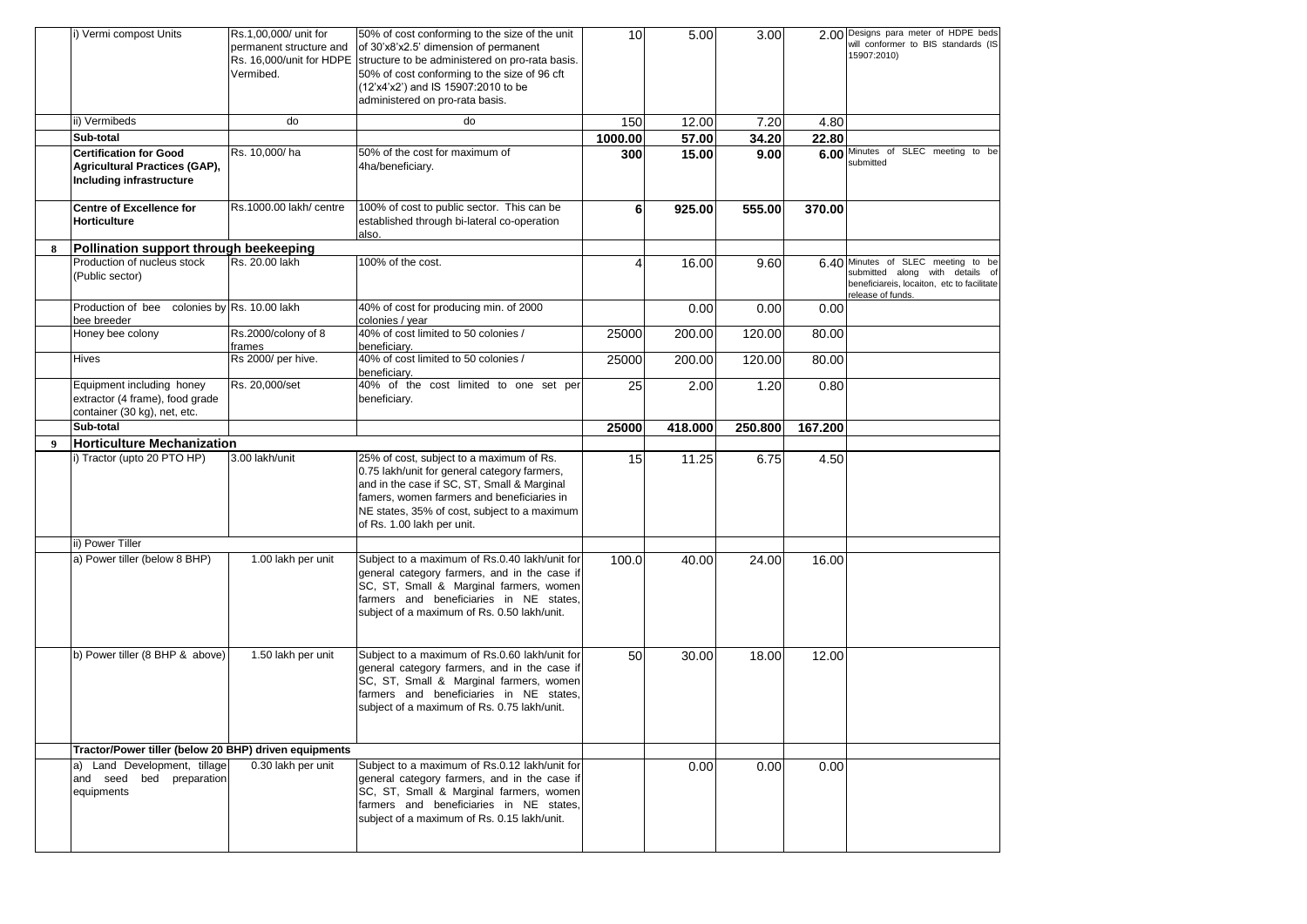|      | b) Sowing, planting reaping and<br>digging equipments                                                                               | 0.30 lakh per unit         | Subject to a maximum of Rs.0.12 lakh/unit for<br>general category farmers, and in the case if<br>SC, ST, Small & Marginal farmers, women<br>farmers and beneficiaries in NE states,<br>subject of a maximum of Rs. 0.15 lakh/unit.                                  |                 | 0.00   | 0.00   | 0.00   |                                                                                                    |
|------|-------------------------------------------------------------------------------------------------------------------------------------|----------------------------|---------------------------------------------------------------------------------------------------------------------------------------------------------------------------------------------------------------------------------------------------------------------|-----------------|--------|--------|--------|----------------------------------------------------------------------------------------------------|
|      | Plastic<br>mulch<br>laying<br>$\vert c)$<br>machine                                                                                 | 0.70 lakh per unit         | Subject to a maximum of Rs.0.28 lakh/unit for<br>general category farmers, and in the case if<br>SC, ST, Small & Marginal farmers, women<br>farmers and beneficiaries in NE states,<br>subject of a maximum of Rs. 0.35 lakh/unit.                                  | $\Omega$        | 0.00   | 0.00   | 0.00   |                                                                                                    |
|      | iv) Self-propelled Horticulture<br>Machinery                                                                                        | 2.50 lakh per unit         | Subject to a maximum of Rs. 1.00 lakh/unit for<br>general category farmers, and in the case it<br>SC, ST, Small & Marginal farmers, women<br>farmers and beneficiaries in NE states,<br>subject of a maximum of Rs. 1.25 lakh/unit.                                 | 10 <sup>1</sup> | 10.00  | 6.00   | 4.00   |                                                                                                    |
|      | v) Import of new machines & Rs. 50.00 lakh per unit<br>horticulture<br>tools for<br>for<br>demonstration purpose (Public<br>sector) |                            | 100% of the total cost.                                                                                                                                                                                                                                             |                 | 0.00   | 0.00   |        | 0.00 Project to be submitted                                                                       |
| vii) | Manual Sprayers:                                                                                                                    |                            |                                                                                                                                                                                                                                                                     |                 |        |        |        |                                                                                                    |
|      | a) Powered Knapsack sprayer / Rs. 0.062 lakh/unit<br>Power operated Taiwan Sprayer<br>(capacity 8-12 lts.)                          |                            | Subject to a maximum of Rs.0.025 lakh/unit<br>for general category farmers, and in the case if<br>SC, ST, Small & Marginal farmers, women<br>farmers and beneficiaries in NE states,<br>subject of a maximum of Rs. 0.031 lakh/unit                                 |                 | 0.00   | 0.00   | 0.00   |                                                                                                    |
|      | b) Powered Knapsack sprayer / Rs. 0.076 lakh/unit<br>Power operated Taiwan Sprayer<br>(capacity above<br>$12 - 16$<br>Its.)         |                            | Subject to a maximum of Rs.0.03 lakh/unit for<br>general category farmers, and in the case if<br>SC, ST, Small & Marginal farmers, women<br>farmers and beneficiaries in NE states.<br>subject of a maximum of Rs. 0.038 lakh/unit                                  |                 | 0.00   | 0.00   | 0.00   |                                                                                                    |
|      | c) Powered Knapsack sprayer / Rs. 0.20 lakh/unit<br>Power operated Taiwan Sprayer<br>$16$ lts.)<br>(capacity above                  |                            | Subject to a maximum of Rs.0.08 lakh/unit for<br>general category farmers, and in the case if<br>SC, ST, Small & Marginal farmers, women<br>farmers and beneficiaries in NE states,<br>subject of a maximum of Rs. 0.10 lakh/unit                                   | 700             | 56.00  | 33.60  | 22.40  |                                                                                                    |
|      | d) Tractor mounted / Operated Rs. 0.20 lakh/unit<br>Sprayer (below 20 BHP)                                                          |                            | Subject to a maximum of Rs.0.08 lakh/unit for<br>general category farmers, and in the case if<br>SC, ST, Small & Marginal farmers, women<br>farmers and beneficiaries in NE states,<br>subject of a maximum of Rs. 0.10 lakh/unit                                   |                 | 0.00   | 0.00   | 0.00   |                                                                                                    |
|      | e) Tractor mounted / Operated Rs. 1.26 lakh/unit<br>Sprayer (above 35 BHP)/<br><b>Electostatic Sprayer</b>                          |                            | 40% of cost, subject to a maximum of Rs.<br>0.50 lakh/unit for general category farmers,<br>and in the case if SC, ST, Small & Marginal<br>famers, women farmers and beneficiaries in<br>NE states, 50% of cost, subject to a maximum<br>of Rs. 0.63 lakh per unit. | 300             | 150.00 | 90.00  | 60.00  |                                                                                                    |
|      | Sub-total                                                                                                                           |                            |                                                                                                                                                                                                                                                                     | 1175            | 297.25 | 178.35 | 118.90 |                                                                                                    |
| 10   | Human Resource Development (HRD)<br>HRD for Supervisors &                                                                           | Rs. 20.00 lakh / unit      | 100% of the cost in first year.<br>In subsequent                                                                                                                                                                                                                    | 1               |        |        |        | 4.00 Minutes of SLEC meeting to be                                                                 |
|      | Entrepreneurs                                                                                                                       |                            | years, cost of infrastructure not to be claimed.                                                                                                                                                                                                                    |                 | 10.00  | 6.00   |        | submitted along with details of<br>beneficiareis, locaiton, etc to facilitate<br>release of funds. |
|      | <b>HRD</b> for Gardeners                                                                                                            | Rs. 15.00 lakh / unit      | 100% of the cost.                                                                                                                                                                                                                                                   | $\overline{2}$  | 17.00  | 10.20  | 6.80   | do                                                                                                 |
|      |                                                                                                                                     | <b>Training of farmers</b> |                                                                                                                                                                                                                                                                     |                 |        |        |        |                                                                                                    |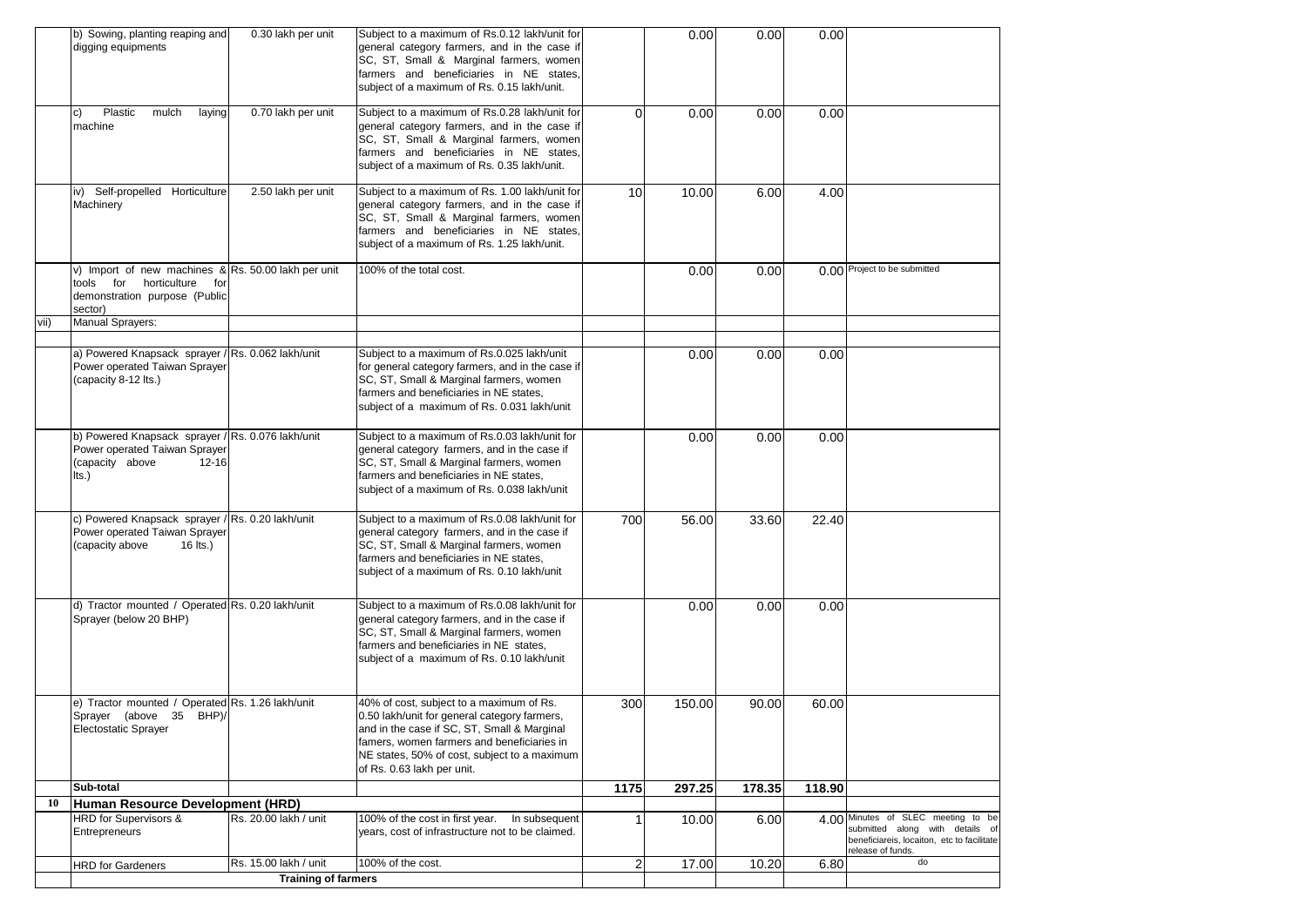|    | Within the State                                                                                                                                                                 | Rs. 1000/day per farmer<br>including transport                                                                    | 100% of the cost.                                                                                                                                                  | 1025           | 10.25  | 6.15   | 4.10  |                                                                                                                                              |
|----|----------------------------------------------------------------------------------------------------------------------------------------------------------------------------------|-------------------------------------------------------------------------------------------------------------------|--------------------------------------------------------------------------------------------------------------------------------------------------------------------|----------------|--------|--------|-------|----------------------------------------------------------------------------------------------------------------------------------------------|
|    | Within the State                                                                                                                                                                 | Beekeeping Rs. 500/day<br>per farmer including<br>transport (5days)                                               | 100% of the cost.                                                                                                                                                  | 2000           | 50.00  | 30.00  | 20.00 |                                                                                                                                              |
|    | Outside the state                                                                                                                                                                | Project based as per<br>actual.                                                                                   | 100% of the cost.                                                                                                                                                  | 100            | 25.00  | 15.00  | 10.00 |                                                                                                                                              |
|    |                                                                                                                                                                                  | (e) Exposure visit of farmers                                                                                     |                                                                                                                                                                    |                |        |        |       |                                                                                                                                              |
|    | Outside the State                                                                                                                                                                | Project based as per<br>actual.                                                                                   | 100% of the cost.                                                                                                                                                  | 500            | 3.85   | 2.31   | 1.54  |                                                                                                                                              |
|    |                                                                                                                                                                                  |                                                                                                                   | Training / study tour of technical staff/ field functionaries                                                                                                      |                |        |        |       |                                                                                                                                              |
|    | Within the State                                                                                                                                                                 | Rs.300/day per<br>participant plus TA/DA,<br>as admissible                                                        | 100% of the cost.                                                                                                                                                  |                |        | 0.00   | 0.00  |                                                                                                                                              |
|    | Study tour to progressive<br>States/ units (group of<br>minimum 5 participants)                                                                                                  | Rs.800/day per<br>participant plus TA/DA,<br>as admissible                                                        | 100% of the cost.                                                                                                                                                  | 50             | 25.00  | 15.00  | 10.00 |                                                                                                                                              |
|    | Outside India                                                                                                                                                                    |                                                                                                                   | Rs. 6.00 lakh / participant 100% of the cost on actual basis.                                                                                                      | 10             | 10.00  | 6.00   |       | 4.00 Project to be submitted                                                                                                                 |
|    | Sub-total                                                                                                                                                                        |                                                                                                                   |                                                                                                                                                                    | 3688           | 151.10 | 90.66  | 60.44 |                                                                                                                                              |
| 11 |                                                                                                                                                                                  | <b>INTEGRATED POST HARVEST MANAGEMENT</b>                                                                         |                                                                                                                                                                    |                |        |        |       |                                                                                                                                              |
|    | Pack house / On farm<br>collection & storage unit                                                                                                                                | Rs. 4.00 lakh/unit with<br>size of 9Mx6M                                                                          | 50% of the capital cost.                                                                                                                                           | 100            | 200.00 | 120.00 |       | 80.00 Minutes of SLEC meeting to be<br>submitted along with details of<br>beneficiareis, locaiton,<br>etc to<br>facilitate release of funds. |
|    | Integrated pack house with<br>facilities for conveyer belt,<br>sorting, grading units, washing,<br>drying and weighing.                                                          | Rs. 50.00 lakh per unit<br>with size of 9Mx18M                                                                    | Credit linked back-ended subsidy @ 35% of<br>the cost of project in general areas and 50%<br>of cost in case Hilly & Scheduled areas, per<br>beneficiary.          |                | 17.50  | 10.50  | 7.00  |                                                                                                                                              |
|    | Pre-cooling unit                                                                                                                                                                 | Rs. 25.00 lakh / unit with<br>capacity of                                                                         | Credit linked back-ended subsidy @ 35% of<br>6MT. the cost of project in general areas and 50%<br>of cost in case Hilly & Scheduled areas, per<br>beneficiary.     |                | 8.75   | 5.25   | 3.50  |                                                                                                                                              |
|    | Cold room (staging)                                                                                                                                                              | Rs. 15.00 lakh/ unit of 30<br>MT capacity                                                                         | Credit linked back-ended subsidy @ 35% of<br>the cost of project in general areas and 50%<br>of cost in case Hilly & Scheduled areas, per<br>beneficiary.          | $\overline{2}$ | 5.25   | 3.15   |       | 2.10 Minutes of SLEC meeting to be<br>submitted along with details of<br>beneficiareis, locaiton, etc to facilitate<br>release of funds.     |
|    | Mobile pre- cooling unit                                                                                                                                                         | Rs. 25.00 lakh                                                                                                    | Credit linked back-ended subsidy @ 35% of<br>the cost of project in general areas and 50%<br>of cost in case Hilly & Scheduled areas, per<br>beneficiary.          |                | 0.00   | 0.00   | 0.00  |                                                                                                                                              |
|    |                                                                                                                                                                                  | Cold Storage (Construction, Expansion and Modernisation)                                                          |                                                                                                                                                                    |                |        |        |       |                                                                                                                                              |
|    | i) Cold storage units Type 1 -<br>basic mezzanine structure with 5,000 MT capacity)<br>large chamber (of >250 MT)<br>type with single temperature<br>zone                        | Rs. 8,000/MT, (max                                                                                                | Credit linked back-ended subsidy @ 35% of<br>the cost of project in general areas and 50%<br>of cost in case Hilly & Scheduled areas, per<br>beneficiary.          | 10             | 700.00 | 420.00 |       | 280.00 Minutes of SLEC meeting to be<br>submitted along with details of<br>beneficiareis, locaiton, etc to facilitate<br>release of funds.   |
|    | ii) Cold Storage Unit Type 2-<br>PEB structure for multiple<br>temperature and product use,<br>more than 6 chambers (of $<$ 250<br>MT) and basic material handling<br>equipment. | Rs. 10,000/MT, (max<br>5,000 MT capacity)                                                                         | Credit linked back-ended subsidy @ 35% of<br>the cost of project in general areas and 50%<br>of cost in case Hilly & Scheduled areas, per<br>beneficiary.          |                |        | 0.00   | 0.00  | do                                                                                                                                           |
|    | iii) Cold Storage Units Type 2<br>with add on technology for<br><b>Controlled Atmosphere</b>                                                                                     | Additional Rs. 10,000/MT<br>controlled atmosphere<br>technology. Details are as beneficiary.<br>per Appendix - II | Credit linked back-ended subsidy @ 35% of<br>for add on components of the cost of project in general areas and 50%<br>of cost in case Hilly & Scheduled areas, per | $\Omega$       | 0.00   | 0.00   | 0.00  |                                                                                                                                              |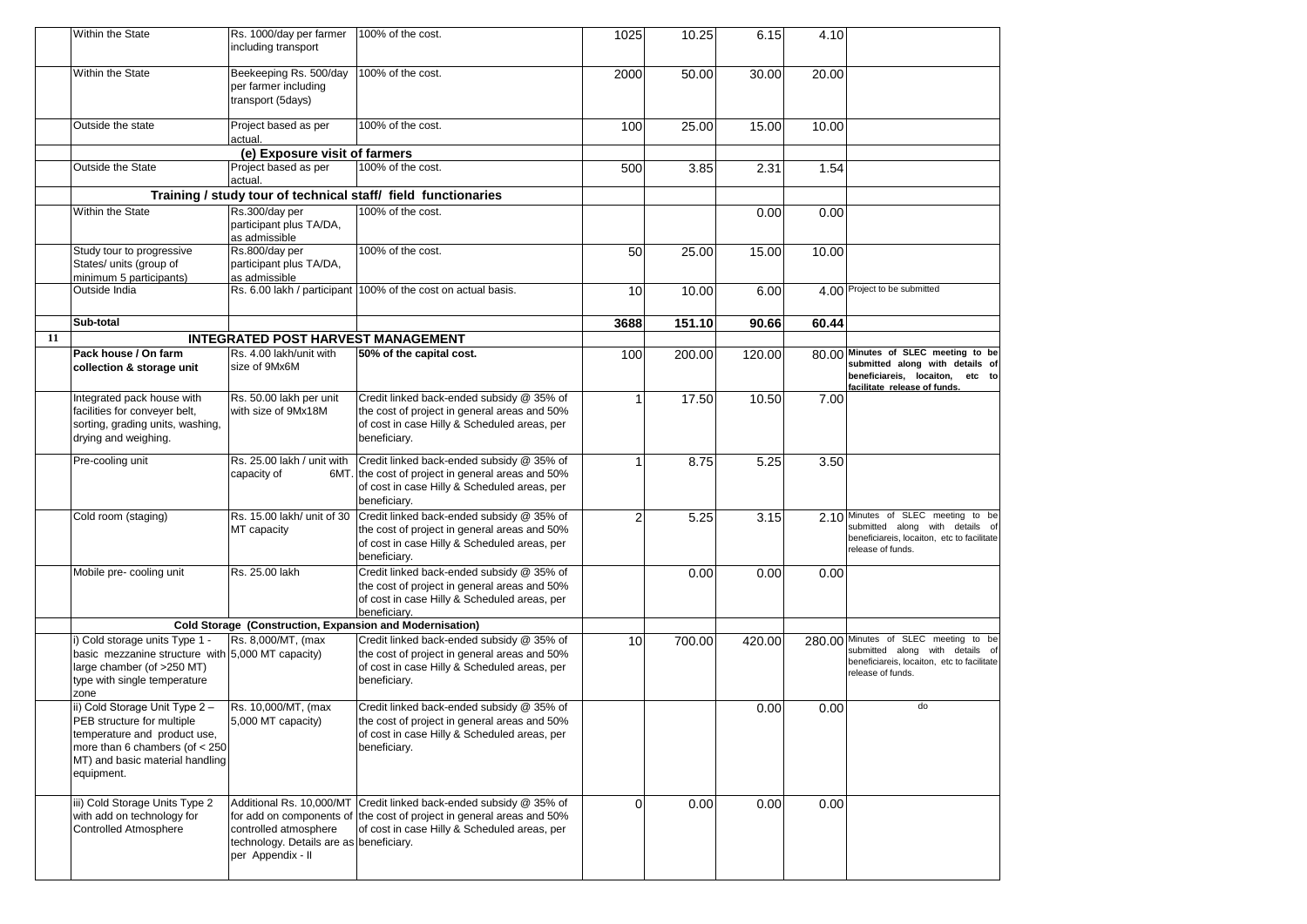|    | Technology induction and<br>modernisation of cold-chain                                                                                                                                                                                    | Max Rs. 250.00 lakh for<br>modernization of PLC<br>equipment, packaging<br>lines, dock levelers,<br>advanced graders,<br>alternate technologies,<br>stacking systems,<br>modernization of<br>insulation and<br>refrigeration, etc. Details<br>are in Appendix-II | Credit linked back-ended subsidy @ 35% of<br>the cost of project in general areas and 50%<br>of cost in case Hilly & Scheduled areas, per<br>beneficiary.     | 5 <sup>1</sup> | 100.00  | 60.00  |        | 40.00 Project to be submitted                                                                                                            |
|----|--------------------------------------------------------------------------------------------------------------------------------------------------------------------------------------------------------------------------------------------|------------------------------------------------------------------------------------------------------------------------------------------------------------------------------------------------------------------------------------------------------------------|---------------------------------------------------------------------------------------------------------------------------------------------------------------|----------------|---------|--------|--------|------------------------------------------------------------------------------------------------------------------------------------------|
|    | Refer vans/ containers (general<br>areas)                                                                                                                                                                                                  | Rs. 26.00 lakh for 9 MT<br>(NHM & HMNEH), and<br>prorata basis for lesser<br>capacity, but not below 4<br>MT.                                                                                                                                                    | Credit linked back-ended subsidy @ 35% of<br>the cost of project in general areas and 50%<br>of cost in case of Hilly & Scheduled areas, per<br>beneficiary.  |                | 0.00    | 0.00   |        | 0.00 Minutes of SLEC meeting to be<br>submitted along with details of<br>beneficiareis, locaiton, etc to facilitate<br>release of funds. |
|    | Ripening chamber<br>project in general areas                                                                                                                                                                                               | Rs. 1.00 lakh/MT, limited<br>to 300 MT/ben.                                                                                                                                                                                                                      | -do-                                                                                                                                                          | 4              | 100.00  | 60.00  | 40.00  | do                                                                                                                                       |
|    | Primary/ Mobile / Minimal<br>processing unit/Preservation<br>unit                                                                                                                                                                          | Rs. 25.00 lakh/unit.                                                                                                                                                                                                                                             | Credit linked back-ended subsidy @ 40% of<br>the capital cost of project in general areas and<br>55% in case of Hilly & Scheduled areas, per<br>beneficiarv.  |                | 10.00   | 6.00   | 4.00   | do                                                                                                                                       |
|    | Low cost onion storage<br>structure (25 MT)                                                                                                                                                                                                | Rs. 1.75 lakh/per unit                                                                                                                                                                                                                                           | 50% of the total cost.                                                                                                                                        |                | 0.00    | 0.00   |        | 0.00 Minutes of SLEC meeting to be<br>submitted along with details of<br>beneficiareis, locaiton, etc to facilitate<br>release of funds. |
|    | Sub-total                                                                                                                                                                                                                                  |                                                                                                                                                                                                                                                                  |                                                                                                                                                               | 124            | 1141.50 | 684.90 | 456.60 |                                                                                                                                          |
| 12 |                                                                                                                                                                                                                                            |                                                                                                                                                                                                                                                                  | ESTABLISHMENT OF MARKETING INFRASTRUCTURE FOR HORTICULTURAL                                                                                                   |                |         |        |        |                                                                                                                                          |
|    | <b>Functional Infrastructure for:</b>                                                                                                                                                                                                      |                                                                                                                                                                                                                                                                  |                                                                                                                                                               |                |         |        |        |                                                                                                                                          |
|    | Collection, sorting/ grading,<br>packing units etc.                                                                                                                                                                                        | Rs.15.00 lakh                                                                                                                                                                                                                                                    | Credit linked back-ended subsidy @ 40% of<br>the capital cost of project in general areas and<br>55 % in case of Hilly & Scheduled areas, per<br>beneficiary. | 10.00          | 50.00   | 30.00  | 20.00  |                                                                                                                                          |
|    | Quality control/ analysis lab                                                                                                                                                                                                              | Rs. 200.00 lakh                                                                                                                                                                                                                                                  | 100% of the total cost to public sector as<br>credit linked back ended subsidy.                                                                               |                | 0.00    | 0.00   | 0.00   |                                                                                                                                          |
|    | Quality control/ analysis lab                                                                                                                                                                                                              | Rs. 200.00 lakh                                                                                                                                                                                                                                                  | 50% of cost to private sector as credit linked<br>back ended subsidy.                                                                                         |                | 0.00    | 0.00   | 0.00   |                                                                                                                                          |
|    | Gravity operated rope way in<br>hilly areas                                                                                                                                                                                                | Rs. 15.00 lakh/km                                                                                                                                                                                                                                                | Credit linked back-ended subsidy @ 50% of<br>capital costs in Hilly areas.                                                                                    |                | 0.00    | 0.00   | 0.00   |                                                                                                                                          |
|    | Sub-total                                                                                                                                                                                                                                  |                                                                                                                                                                                                                                                                  |                                                                                                                                                               | 10.00          | 50.00   | 30.00  | 20.00  |                                                                                                                                          |
| 13 |                                                                                                                                                                                                                                            | <b>Mission Management</b>                                                                                                                                                                                                                                        |                                                                                                                                                               |                |         |        |        |                                                                                                                                          |
|    | State & Districts Mission Offices 5% of total annual<br>and implementing agencies for<br>administrative expenses,<br>project, preparation,<br>computerization, contingency<br>etc.<br>Seminars, conferences, workshops, exhibitions, Kisan | expenditure on the basis<br>of appraised needs to<br><b>State Horticulture Mission</b><br>(SHM) / implementing<br>Agencies                                                                                                                                       | 100% assistance.                                                                                                                                              |                | 363.42  | 218.05 | 145.37 | Minutes of SLEC meeting to be                                                                                                            |
|    | Mela, horticulture shows, honey festivals etc.                                                                                                                                                                                             |                                                                                                                                                                                                                                                                  |                                                                                                                                                               |                |         |        |        | submitted along with details of<br>beneficiareis, locaiton, etc to facilitate<br>release of funds.                                       |
|    | International level                                                                                                                                                                                                                        | Rs. 7.50 lakh per event.                                                                                                                                                                                                                                         | 100% of cost per event of 4 days, on pro rata<br>basis.                                                                                                       |                | 0.00    | 0.00   | 0.00   |                                                                                                                                          |
|    | National level                                                                                                                                                                                                                             | Rs. 5.00 lakh per event.                                                                                                                                                                                                                                         | 100% of cost per event of two days.                                                                                                                           |                | 0.00    | 0.00   | 0.00   |                                                                                                                                          |
|    | State level                                                                                                                                                                                                                                | Rs. 3.00 lakh /event                                                                                                                                                                                                                                             | 100% assistance subject to a maximum of<br>Rs.3.00 lakh per event of two days.                                                                                | $\overline{3}$ | 9.00    | 5.40   | 3.60   |                                                                                                                                          |
|    | District level                                                                                                                                                                                                                             | Rs. 2.00 lakh / event                                                                                                                                                                                                                                            | 100% assistance subject to a maximum of<br>Rs.2.00 lakh per event of two days.                                                                                | 24             | 48.00   | 28.80  | 19.20  |                                                                                                                                          |
|    | Information dissemination<br>through publicity, printed<br>literature etc and local<br>advertisements                                                                                                                                      | Rs. 0.40 lakh/ block                                                                                                                                                                                                                                             | 100% of cost.                                                                                                                                                 |                | 0.00    | 0.00   | 0.00   |                                                                                                                                          |
|    | Sub-total                                                                                                                                                                                                                                  |                                                                                                                                                                                                                                                                  |                                                                                                                                                               | 27.00          | 420.42  | 252.25 | 168.17 |                                                                                                                                          |